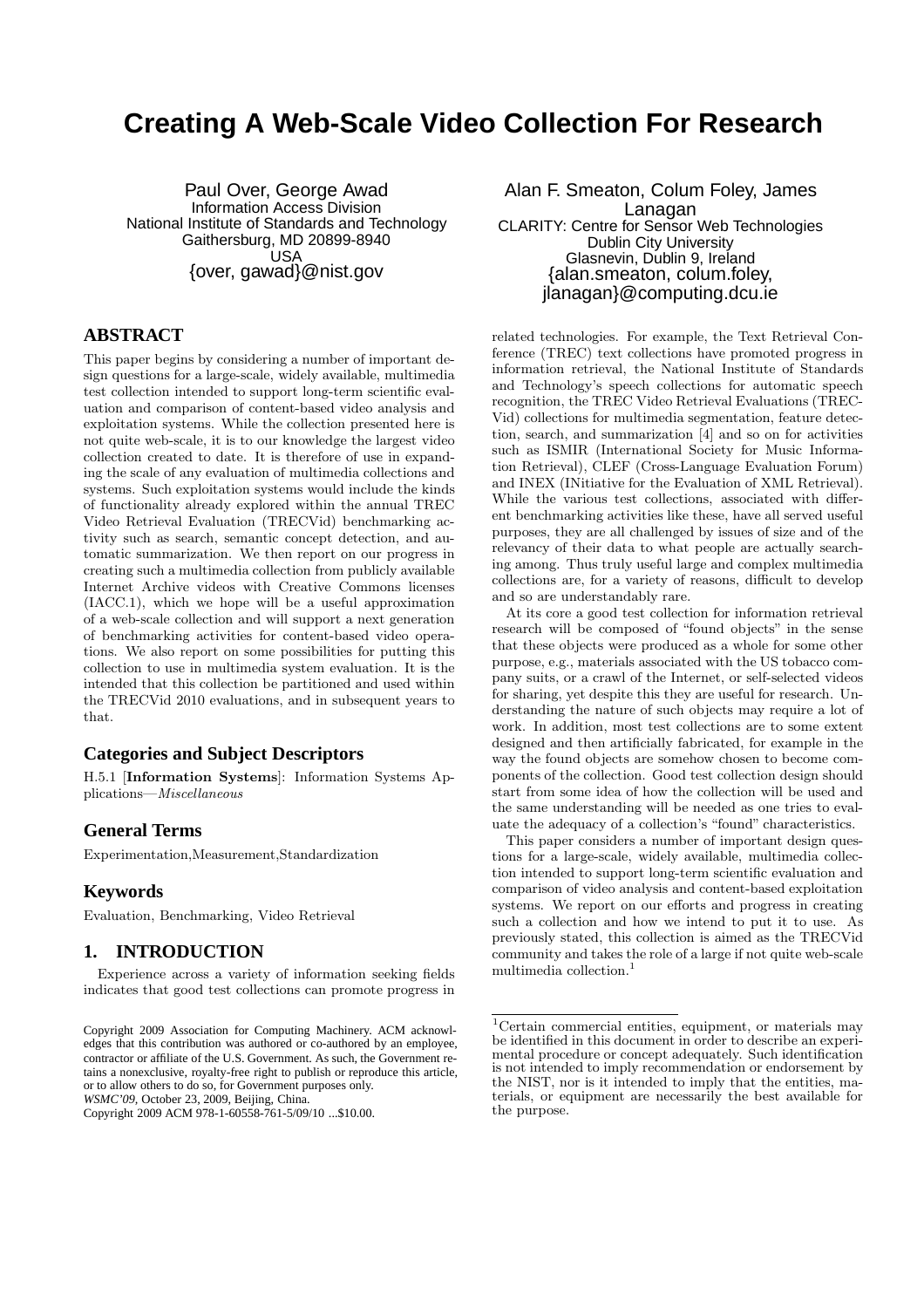# **2. DESIGN CONSIDERATIONS**

### **2.1 Requirements**

Good test collection design, indeed any kind of good design, begins with an understanding of requirements, which in turn are dependent on the kinds of research questions which might be answered when using the test collection. The first requirement we consider is of size. At a high level, the unconstrained notion of "web-scale" suggests a general interest in applications that will be able to handle whatever the Internet holds, which we know is a moving target but has numbers of videos in the billions without limitation to particular data sources, data types, production qualities, or content areas. A recent press release from 28th April, 2009 from comScore Inc. estimates there were 14.5 billion Internet videos viewed during March 2009 by US Internet users alone [1]. The official YouTube blog dated 20th May 2009 reports videos are being uploaded to YouTube at a rate of 20 hours of video per minute [6]. If such videos average 3 minutes in duration that means that just YouTube alone is already growing by more than a half a million videos per day.

Given these huge volumes of video data, when considering what "web-scale" means in the context of a test collection of video we must concede that practical considerations will require video test collections to be a sample of the population of interest and to be of a size which is perhaps the smallest sample large enough to reliably test algorithms that will then scale to the full population size. It follows from the size and diversity of a real-world collection of web video that even collection-spanning descriptions are possible only at a very high level. The issue of test collection size may never be completely resolved.

More detailed requirements of the test collection should be based on the specific application tasks to be tested and the associated use-cases based on real user scenarios. We do not attempted to specify exact use-cases for the collection presented here, as this task is one for the community of users itself. TRECVid remains a user driven experience, and so the tasks which are to be performed come from the community itself. We should thus ask what evidence is available about how real-world web users currently search for and use web video for entertainment, education, and sharing; how do people use web video for more professional reasons such as security or even law enforcement ? A recent press release from comScore, Inc. [1] reports the following about US Internet users based on findings from March 2009. This gives us some raw information about what is happening and how people access web video. It gives no details however on why people are doing things in the ways they are.

- \* 77.8% of the total U.S. Internet audience viewed online video during March 2009 alone.
- \* The average online video viewer watched 327 minutes of video, or nearly 5.5 hours, during March 2009.
- \* 99.7 million viewers watched 5.9 billion videos on YouTube.com (59.1 videos per viewer) during the month of March 2009.
- \* 47.4 million viewers watched 349 million

videos on MySpace.com (7.4 videos per viewer).

- \* Hulu accounted for 2.6 percent of videos viewed, but 4.9 percent of all minutes spent watching online video.
- \* The duration of the average online video was 3.4 minutes.

Can we learn anything from what seems to be a mixed message, apart from the fact that both usage and content are growing ? What we do know about video is that it provides a useful core for a multimedia collection because video contains images (albeit in motion) and often there is associated human speech, there can be natural environmental sounds in the background, there can be scene and overlay text, for broadcast video there is often closed captioning text, and on top of all that content material there can be metadata about content, production, viewer reactions and ratings, reviews, etc. All this material also forms core content for web video so this should be considered when designing and building web video test collections. Yet test collections should also be designed to accommodate the many types of derived data which we can get from video such as shot segmentation, low-level feature/object/event information, user annotations, transcripts and even language translations of automatically recognized speech, high-level semantic feature/object/event annotations, video summaries, and of course queries with relevance judgments.

Test collections in any domain, including IR, can only promote progress in the field if they are widely used and long-lived. Progress in fields such as IR happens over time and is more likely the greater the number of researchers can make use of the collection. Widespread use requires the collection be generally available in compliance with intellectual property considerations at an affordable cost/effort. While stability over time is needed for comparison of results, provision for expansion should also be made so that the collection continues to represent the population of data of interest, and can accommodate new tasks as they emerge from the population of users, and their testing needs.

We now describe our efforts to create a multimedia test collection which meets many of the needs described above.

# **3. INTERNET ARCHIVE CREATIVE COM-MONS VIDEO (IACC.1)**

This section describes the way in which the considerations mentioned above have been addressed so far in the creation of the Internet Archive Creative Commons (IACC.1) Video collection — a snapshot of videos publicly available from the Internet Archive (IA) under Creative Commons (CC) licenses as of May 2009.

The Creative Commons is "a nonprofit corporation dedicated to making it easier for people to share and build upon the work of others, consistent with the rules of copyright" [2]. The CC offers 6 pre-defined licenses, which vary in the degree to which they restrict use of the licensed materials but facilitate an owner's desire to make permission for sharing of the material and its reuse explicit. CC licenses are thus very compatible with research-only use.

The IACC.1 video is taken from the Internet Archive (IA), which was founded in 1996 as a non-profit organization "with the purpose of offering permanent access for researchers, his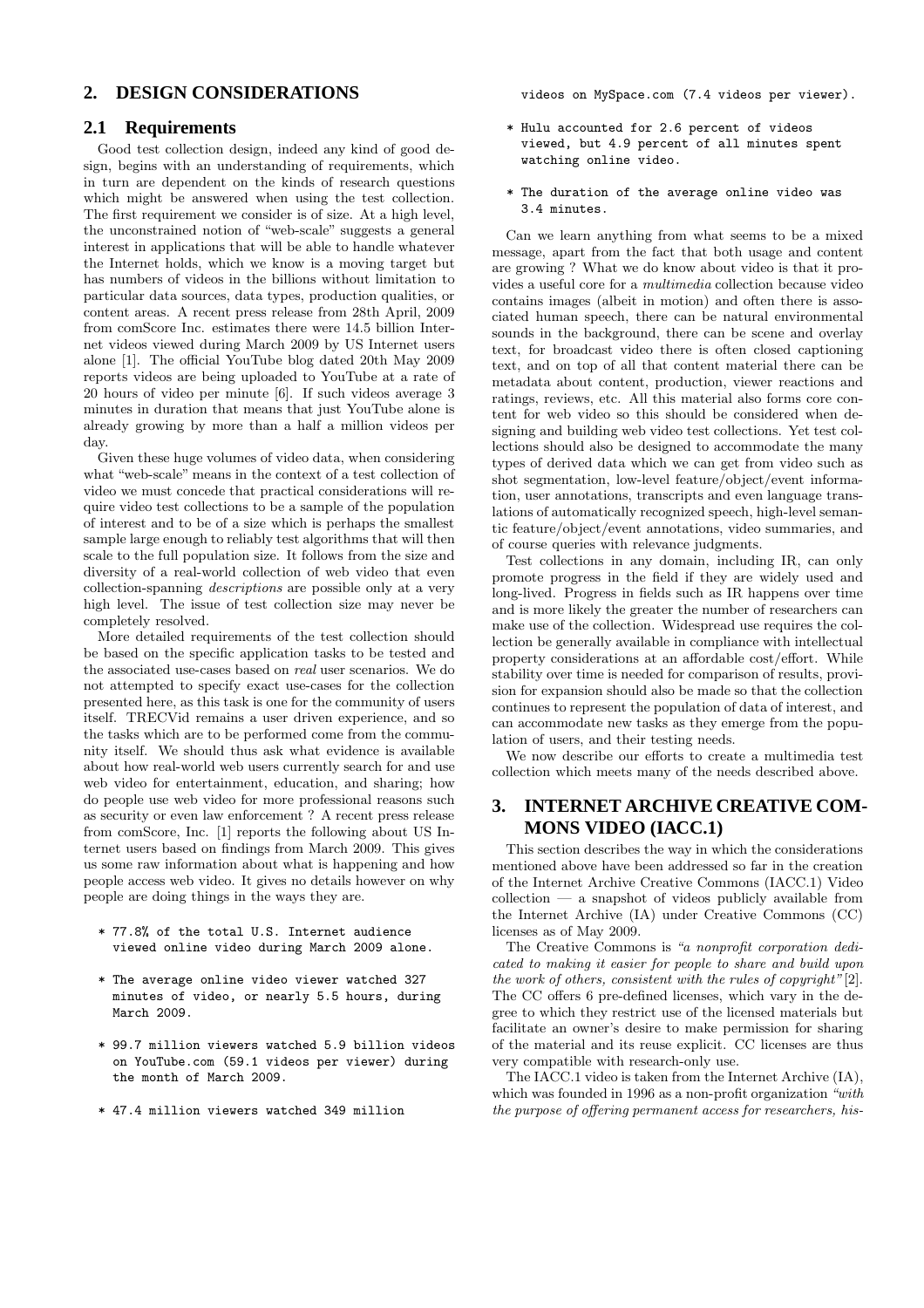torians, and scholars to historical collections that exist in digital format" [3]. The IA's collections have grown over the years and now include moving images as well as text, audio, etc. The IA grew originally by incorporating whole collections of video (e.g. the Prellinger Collection) but the IA now also accepts individual donated videos.

#### **3.1 IACC.1 - what do we know about it?**

The IACC.1 collection was crawled from the Internet Archive, both the video and the associated metadata, and contains about 64 000 color and black&white videos whose durations total about 13 584 hours. At the time of writing we are in the process of dividing the collection into color and non-color. Original video formats vary depending on the video donation and these are preserved by the IA but the IACC.1 includes only the derived versions in MPEG-4, encoded using H.264 and a bit rate of 512 Kb/s. The video occupies about 3.4 TB. It is expected that the full IACC.1 collection would be divided into subsets for use over several years.

#### **Figure 1: Frequency distribution of IACC.1 video durations**



The IACC.1 videos have a median duration of 4.343 minutes, a mean duration of 12.720 minutes and a maximum durations of 494.1 minutes. Figure 1 shows the distribution of durations.

The source and content of the collection are diverse, and would be impossible to describe in a detailed and complete way. About 40 % (by duration) of the collection comes from what the IA calls its "opensource\_movies" collection. Another 21 % comes from the its "bliptv" collection. The remaining 39 % comes from 125 different collection sources:

Here are the collections contributing 1 % or more of the IACC.1's duration.

|      | Percent of IACC.1 total duration |                               |
|------|----------------------------------|-------------------------------|
|      | Hours                            |                               |
|      |                                  | Number of videos              |
|      |                                  | IA collection name            |
|      |                                  |                               |
| 40.2 | 5457.26                          | 26300 opensource_movies       |
| 21.4 | 2908.68                          | 19237 blipty                  |
| 8.8  | 1194.94                          | 3054 opensource_religionvideo |
| 3.8  | 513.79                           | 1007 feature_films            |
| 3.4  | 460.69                           | 1754 prelinger                |
| 3.3  | 453.34                           | 1417 george_bush_archive      |
| 2.8  | 376.76                           | 1028 classic_tv               |
| 1.9  | 255.64                           | 1029 sports                   |
| 1.2  | 160.16                           | 66 us_congress                |
| 1.2  | 158.32                           | 538 FedFlix                   |
| 1.1  | 155.76                           | 158 alternative_views         |
| 1.1  | 150.71                           | 334 thehappinessshow          |

Another 115 collections contribute less than 1 % each of the IACC.1's duration. Table 1 shows the full distribution by collection.

According to the metadata for the videos in IACC.1, the following languages are represented within the content: Afrikaans, Albanian, American English, Amuzgo, Arabic, Australian English, Austrian German, Bahasa, Basque, Bavarian German, Bidbidi, Bosanski, Bosnian, Bubi, Bulgarian, Cashubian, Catalan, Chinese, Croatian, Czech, Danish, Dutch, Estonian, Farsi, Finnish, French, Galician, German, Greek, Hebrew, Hindi, Hungarian, Hungarian., Indian English, Indonesian, Irish Gaelic, Italian, Japanese, Khmer, Korean, Kurdish, Latin, Malay, Mandarin Chinese, Mexican Spanish, Ninguno, Norwegian, Osbatansa, Polish, Portuguese, Punjabi, Romanian, Russian, Serbian, Slovak, Slovenian, Spanish, Swedish, Swiss German, Tagalog, Tami, Thai, Turkish, UK English, Vietnamese, and some combinations of the foregoing.

Watching even a tiny sample of this large collection of video shows a variety of content e.g., conference talks, school TV, religion, animation, performance art, party videos, amateur sports, documentary, nature, produced news, amateur news, martial arts, infomercial, musical performance, community media, video blog.

In addition to the video itself, metadata is in many cases available. The nature of the Internet Archive collection is such that the metadata available for each video tends to be quite noisy, because, for example, the content can come from small-scale donations and the donors are then mostly happy enough to just see their content online and "safe" but don't want to get involved in annotating it. Within the collection, each video has optional associated data fields which may remain empty. These fields contain information on the creator, publisher, or director of a movie, as well as information on when the video was uploaded and by whom.

Textual descriptors for the video exist in the form of titles, descriptions, and keywords or subject tags as well as occasional reviews of movies, donated for free use. The mean number of words in the video titles is 4.9 with a median of 4. Approximately 97 % of the videos in the collection also contain a description field. For some videos these descriptions can consist of hundreds of words because the annotators really got into the flow of their task, while others contain only one or two. Overall the mean number of words contained in the description is 52.1 with a median of 20.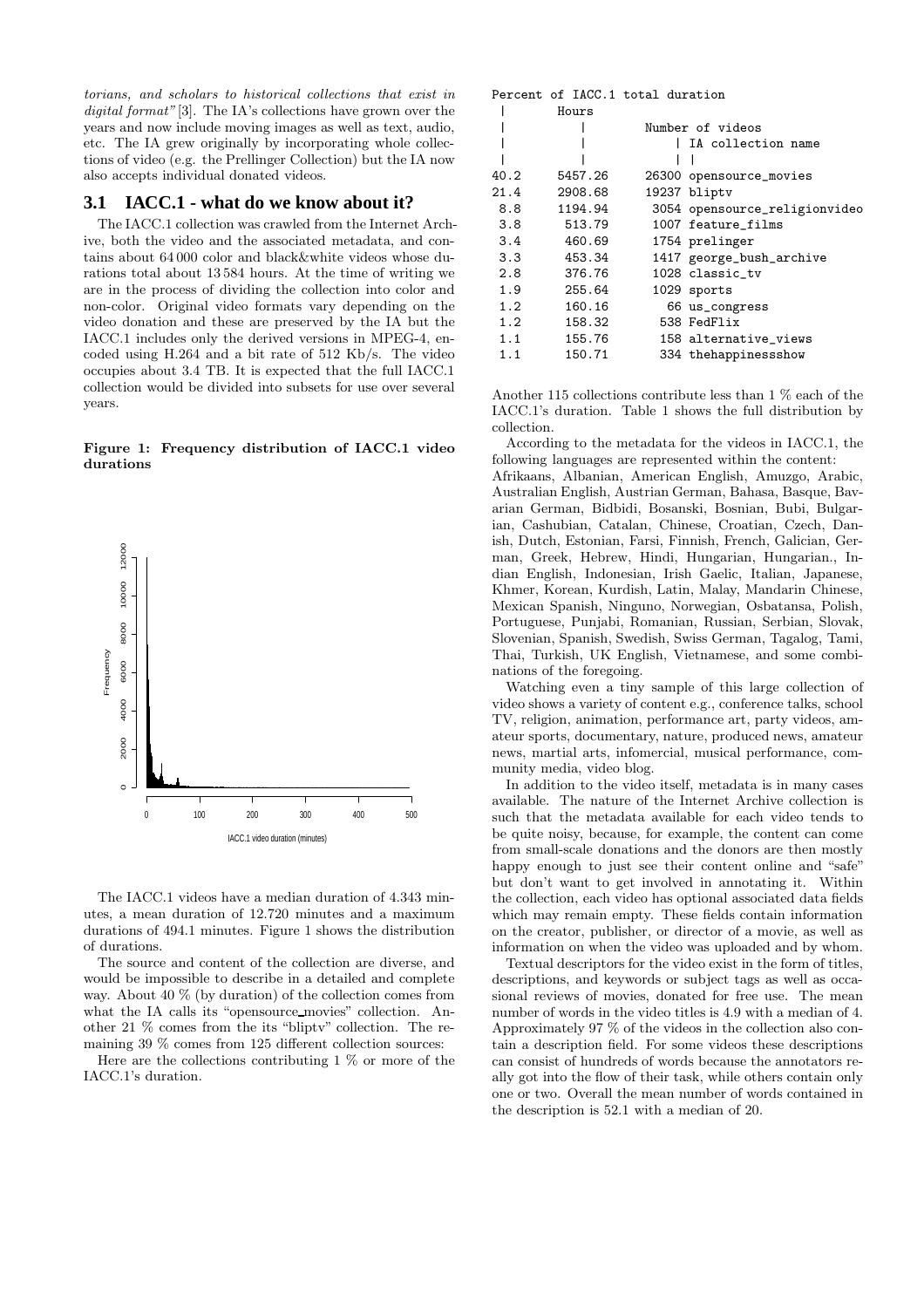The metadata also contains subject and keywords fields which attempt to categorize the videos. These fields, however, are not always present and often one (or both) are missing for a video. There are over 52 000 unique subjects identified in the metadata, and although there are subjects that appear across several videos there does not appear to be a predetermined vocabulary or ontology used across the collection.

From examining the raw HTML associated with each video file we can extract the download count associated with each video as shown in Figure 2. From this figure we can see that most videos in the collection have been downloaded relatively few times. The mean download count for videos is 1311.9 while the median is 95, with a maximum value of 1 137 319.

**Figure 2: Frequency distribution for downloads**



As mentioned earlier, users of the Internet Archive are able to submit reviews for videos and these reviews are stored alongside the videos in the metadata. Again the distribution of reviews shown in Figure 3 reflects a long-tail with the vast majority of videos having no reviews. For those that have reviews the mean number of words in these reviews is 81.5 while the median is 53. There are over 6 000 reviewers identified in the collection.

We have not performed any more statistical tests on the corpus as a whole since the corpus itself will not be used in its entirety. Measurements such as entropy and standard deviations of video length etc. would not be of use as it is the intention of the authors that this corpus be divided up into different portions. These portions themselves may be based on characteristics of the containing video, though as we have already mentioned this is unknown at this time.

#### **3.2 IACC.1 — how could it be used?**

Given the base data, it is interesting to speculate about real tasks, abstractions of which systems might be tested on using the IACC.1 in a laboratory setting. Three possibilities come to mind.

**Figure 3: Frequency distribution for reviews**



It follows from the difficulty of knowing in any detail what a very large and diverse collection contains that a useful task might be a rough categorization of the video. The results of such processing could be used to filter out certain sorts of video, to route videos based on category to different downstream applications, or support browsing or search for an interactive user. The primary difficulty here is understanding the nature of the categories needed for a particular application.

At a lower level of detail, it could be useful for users (searching, browsing) or for downstream applications (categorizing, filtering, routing) to know some of the attributes or features of a video or video segment. A feature detection task can model this need. In this task, for a pre-defined set of features, the system must determine the value of each feature for a given video or video segment. Feature values can be binary (feature present; feature not present) or more complex. Features can vary from low-level (e.g., color, texture, edge) to high-level people, objects, locations, and events. Current work on feature detection suggests that results are largely dependent not just on the number of training examples but on the similarity of training examples and actual instances in the test data[5]. As a result the large variation with which a given type of object, person, or event appears across the IACC.1 videos will likely pose major technical problems in running this task against the IACC.1.

Finally one can imagine wanting to explore the IACC.1 using search or browsing. Trying to find a video or a video segment which one believes to have seen but the name of which one does not recall is often called "known item search". Queries are created based on some knowledge of the collection such that there is a high probability that there is only one video or video segment that satisfies the search. With a very large collection, this is probably a more doable piece of work than the creation of full search queries when an estimate of the frequency of satisfying videos or video segments is needed. We plan to use IACC.1 as the basis for the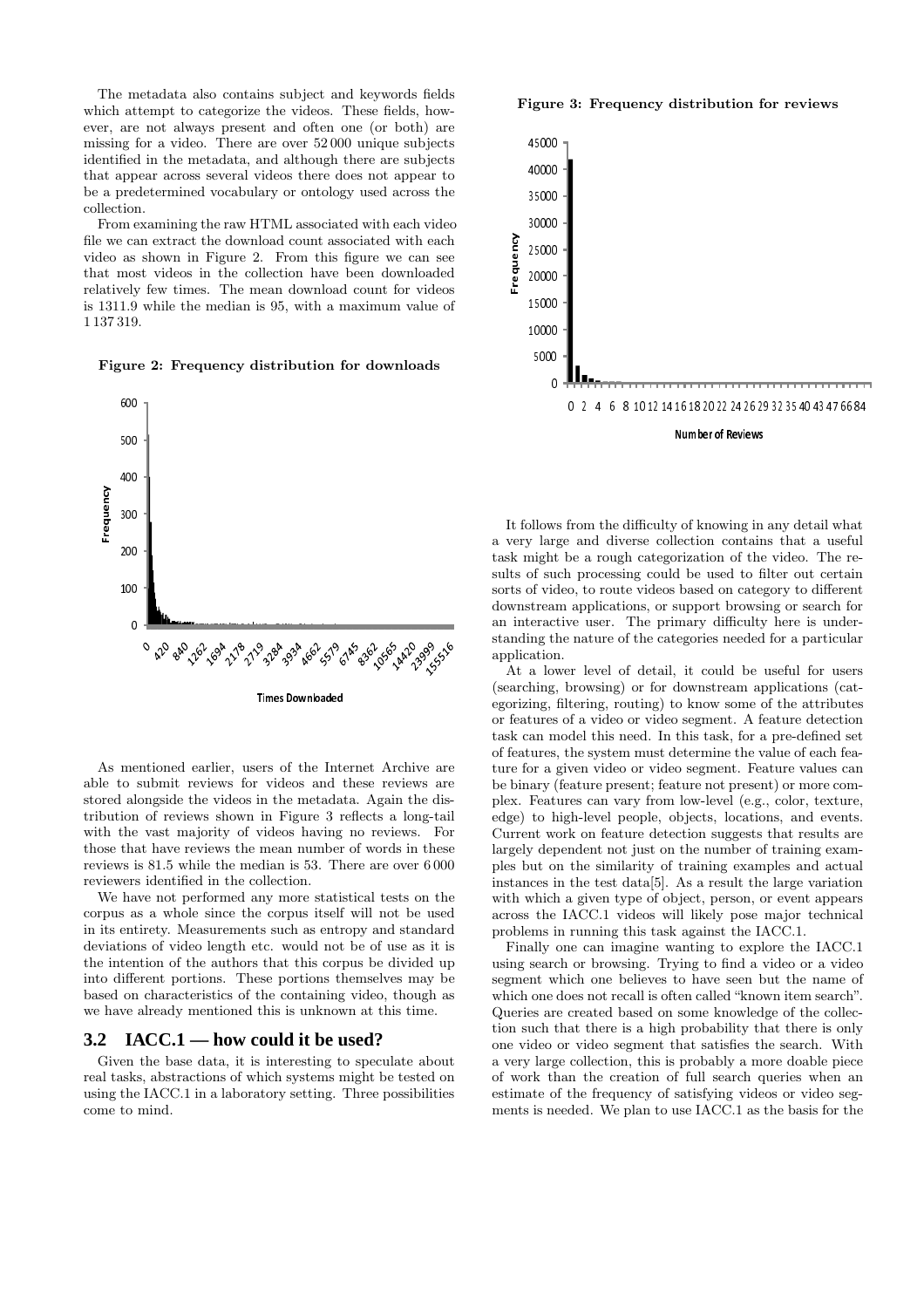data-set to be used as part of a large, annual benchmarking activity TRECVid with over 70 research participants, commencing in 2010.

Use of the video segment, rather than a complete video file, as the unit of retrieval will increase the size of the test collection and offer a more precise answer to an interactive user or a downstream system and this is one of the search parameters which we believe to be important. Segments could be naturally occurring and automatically determined (e.g. shots) or arbitrary pre-defined units, (e.g., sequences of n frames). If alternatively systems are required to return a video and time offset additional complexities in scoring will need to be dealt with. If systems are required to return a ranked list of retrieval units believed to contain the needed known item, then scoring can be based on how close to the top of the system output list the actual known item occurs if at all.

## **4. SUMMING UP, NEXT STEPS**

Good test collection building begins with careful upfront definition of needs based on various sorts of expected usage, even if practical considerations such as availability turn out to be the main limiting factor in what can actually be achieved. Lots of work still needs to be done to understand how a very large multimedia collection will be used, what data samples (of what size, format, content, interrelatedness, variability, changeability, etc.) are appropriate and efficient for drawing conclusions about what data populations and what system tasks. One could try to fully define the ideal collections and then go looking for them. Efforts to build the IACC.1 collection have instead started from what is available and we will use the benchmarking community as an opportunity to gather feedback on it. Next steps include learning more about the data in hand and exploring the intersection between what is there and what is needed, beginning with a few examples of tasks known to be useful from actual work situations. Only a community effort, such as from a benchmarking activity, can make real progress toward these goals.

# **5. ACKNOWLEDGMENTS**

The authors would like to thank a number of individuals and organizations: the Internet Archive for making its collections available and in particular Cara Binder and Raj Kumar for their help in understanding the structure of the archive; the Creative Commons for support of sharing and collaboration. Alan Smeaton, Colum Foley, and James Lanagan would like to thank Science Foundation Ireland under grant number 07/CE/I1147 (CLARITY CSET).

### **6. REFERENCES**

- [1] comScore. Press Release 28. April. URL: www.comscore.com/Press\_Events/Press\_Releases/ 2009/4/Hulu\_Breaks\_Into\_Top\_3\_Video\_Properties, 2009.
- [2] CreativeCommons. About the Creative Commons. URL: creativecommons.org/about/, May 2009.
- [3] InternetArchive. About the Internet Archive. URL: www.archive.org/about/about.php, May 2009.
- [4] A. F. Smeaton, P. Over, and W. Kraaij. Evaluation campaigns and TRECVid. In MIR '06: Proceedings of the 8th ACM International Workshop on Multimedia Information Retrieval, pages 321–330, New York, NY, USA, 2006. ACM Press.
- [5] J. Yang and A. G. Hauptmann. (un)Reliability of Video Concept Detection. In CIVR '08: Proceedings of the 2008 International Conference on Content-based Image and Video Retrieval, pages 85–94, New York, NY, USA, 2008. ACM.
- [6] YouTube. Blog. URL: www.youtube.com/blog?entry=on4EmafA5MA, May 2009.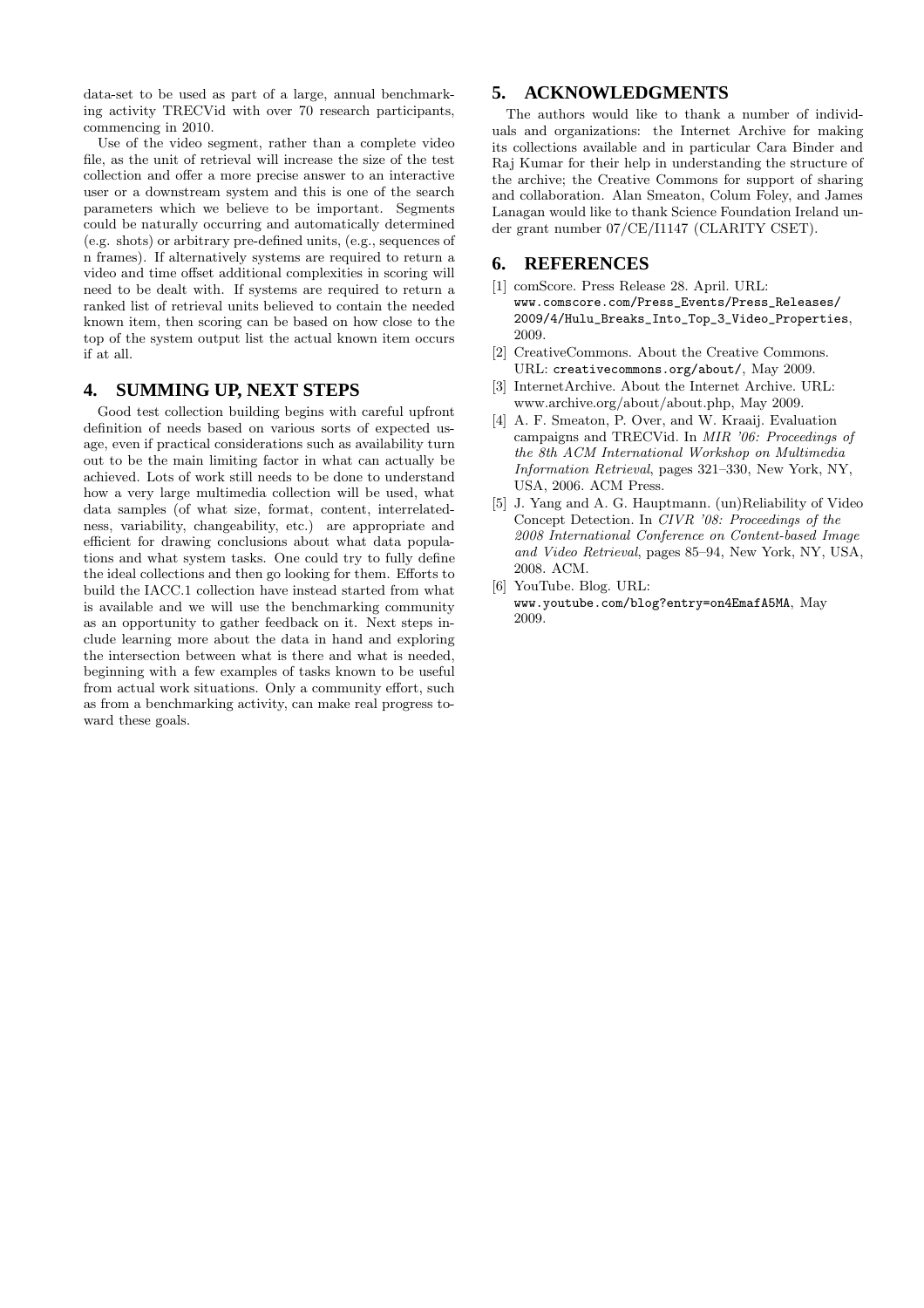**Table 1: IACC.1 Distribution of videos by collection**

| $\%$                                 |                      |                 |                                           |
|--------------------------------------|----------------------|-----------------|-------------------------------------------|
| Total.<br>IACC.1                     | Coll.                | Coll.           | Collection                                |
| Hours.                               | Hours                | Videos          | Name                                      |
|                                      |                      |                 |                                           |
| 40.2                                 | 5457.263             | 26 300          | opensource_movies                         |
| 21.4                                 | 2908.683<br>1194.940 | 19237           | blipty                                    |
| 8.8<br>$\overline{3.8}$              | 513.795              | 3054<br>1007    | opensource_religionvideo<br>feature_films |
| 3.4                                  | 460.690              | 1754            | prelinger                                 |
| $\overline{3.3}$                     | 453.338              | 1417            | george_bush_archive                       |
| 2.8                                  | 376.757              | 1028            | classic_tv                                |
| 1.9                                  | 255.639              | 1029            | sports                                    |
| $\overline{1.2}$                     | 160.156              | 66              | us_congress                               |
| $\overline{1.2}$                     | 158.317              | 538             | FedFlix                                   |
| $1.1\,$                              | 155.759              | 158             | alternative_views                         |
| 1.1                                  | 150.710              | 334             | thehappinessshow                          |
| $\overline{0.8}$                     | 107.564              | 332             | computerchronicles                        |
| $\overline{0.7}$                     | 93.046               | 444             | iraq_middleeast                           |
| 0.6                                  | 80.573               | 1153            | digitaltippingpoint                       |
| $\overline{0.5}$                     | 70.367               | 106             | <b>SciFi_Horror</b>                       |
| 0.4                                  | 48.609               | 188             | C64Gamevideoarchive                       |
| $\overline{0.3}$                     | 45.675               | 183             | virtual_worlds                            |
| 0.3                                  | 44.095               | 311             | thecoffeehouse                            |
| $\overline{0.3}$                     | 43.424               | 496             | election_2004                             |
| $\overline{0.3}$                     | 41.410               | 155             | more animation                            |
| $\overline{0.3}$                     | 41.309               | 85              | Comedy_Films                              |
| 0.3                                  | 38.570               | 94              | game_replays                              |
| $\overline{0.3}$                     | 38.229               | 57              | vlog_nancyboys                            |
| 0.3                                  | 35.212               | 110             | netcafe                                   |
| $\overline{0.2}$<br>$\overline{0.2}$ | 32.652               | 582             | universal_newsreels                       |
| 0.2                                  | 32.527<br>31.816     | 1133<br>59      | stock_footage<br>Tim_Leary_Archive        |
| 0.2                                  | 27.031               | 155             | prelinger_mashups                         |
| 0.2                                  | 26.315               | 88              | conference_proceedings                    |
| $\overline{0.2}$                     | 24.888               | 96              | avgeeks                                   |
| $\overline{0.2}$                     | 22.604               | 189             | vj_loops                                  |
| $\overline{0.2}$                     | 22.374               | 26              | groove_tv                                 |
| 0.1                                  | 19.340               | 83              | vlog_chrisedwards                         |
| $\overline{0.1}$                     | 18.629               | 130             | punkcast                                  |
| $\overline{0.1}$                     | 18.409               | 32              | Film_Noir                                 |
| 0.1                                  | 16.011               | 21              | bbs_documentary                           |
| $\overline{0.1}$                     | 14.494               | 59              | collectie_filmcollectief                  |
| 0.1                                  | 14.216               | 18              | CLUGtalks                                 |
| 0.1                                  | 12.822               | 42              | vlog_icenrye                              |
| 0.1                                  | 12.667               | 85              | opensource_media                          |
| 0.1                                  | 12.034               | 73              | machinima                                 |
| 0.1                                  | 11.809               | 64              | KINOfilm                                  |
| 0.1                                  | 11.340               | 39              | governance                                |
| 0.1                                  | 11.313               | 52              | iraq_general                              |
| 0.1                                  | 11.271               | 25              | AlternateFocus                            |
| 0.1                                  | 11.196               | $\overline{32}$ | vlog_bgws                                 |
| 0.1                                  | 10.309               | 24              | freespeechtv                              |
| 0.1                                  | 9.028                | 110             | thisorthat                                |
| 0.1                                  | 8.458                | 35              | $iraq_911$                                |
| 0.1                                  | 7.729                | 48              | mario_ajero_piano                         |

### **Table 1: IACC.1 Distribution of videos by collection (continued)**

| $\%$                    |                |                                  |                                           |
|-------------------------|----------------|----------------------------------|-------------------------------------------|
| Total.                  |                |                                  |                                           |
| IACC.1                  | Coll.          | Coll.                            | Collection                                |
| Hours.                  | Hours          | Videos                           | Name                                      |
| $0.1\,$                 | 7.487          | 190                              | p2p_politics                              |
| 0.1                     | 7.348          | 20                               | election_2008                             |
| $\overline{0.1}$        | 7.319          | 19                               | fadimandocumentaries                      |
| 0.0                     | 6.696          | 24                               | dumb_bunny                                |
| $\overline{0.0}$        | 6.396          | 92                               | bavcYouth                                 |
| 0.0                     | 6.388          | 52                               | <b>DriveTime</b>                          |
| 0.0                     | 6.253          | 14                               | hantslug                                  |
| 0.0                     | 5.882          | $\overline{37}$                  | home_movies                               |
| 0.0                     | 5.453          | 39                               | classic_cartoons                          |
| 0.0                     | 5.225          | 5                                | gamefootage                               |
| 0.0                     | 5.155          | 18                               | videomisc                                 |
| 0.0                     | 5.153          | 12                               | globiansfilmfestival                      |
| 0.0                     | 5.136          | 12                               | Shivbaba                                  |
| 0.0                     | 5.129          | 55                               | listenup                                  |
| 0.0                     | 4.922          | 49                               | Unknown                                   |
| $\overline{0.0}$        | 4.760          | 18                               | public_library_of_science                 |
| $\overline{0.0}$        | 4.412          | 20                               | iraq_peace                                |
| 0.0                     | 4.364          | 45                               | brick films                               |
| $\overline{0.0}$        | 4.303          | 11                               | GenderVision                              |
| $\overline{0.0}$        | 4.073          | 14                               | german_cinema                             |
| 0.0                     | 4.063          | $\overline{32}$                  | disembody                                 |
| 0.0                     | 2.984          | 28                               | newsandpublicaffairs                      |
| 0.0                     | 2.899          | 15                               | TheBaySchoolofSanFrancisco                |
| 0.0                     | 2.836          | 14                               | opensource_tv                             |
| 0.0                     | 2.576          | 6                                | vlog_fantasybedtimehour                   |
| 0.0                     | 2.486          | 9                                | cinemocracy                               |
| 0.0                     | 2.081          | 8                                | speed_runs                                |
| 0.0                     | 1.924          | 7                                | pbsnewsandpublicaffairs                   |
| 0.0                     | 1.850          | 21                               | media_burn                                |
| 0.0                     | 1.805          | 18                               | thedeadreport                             |
| 0.0                     | 1.795          | 86                               | shaping sf                                |
| 0.0                     | 1.534          | $\overline{20}$                  | opensource_youthmedia                     |
| $\overline{0.0}$        | 1.457          | 4                                | gamevideos                                |
| 0.0                     | 1.369          | 6                                | keepSpace4PeaceOmahaOct07                 |
| 0.0                     | 1.219          | 8                                | pbsartsandmedia                           |
| 0.0                     | 1.202          | 11                               | ourmedia                                  |
| 0.0                     | 1.030          | 1                                | opensource_religivideo                    |
| 0.0                     | 0.981          | 1                                | talk_to_us                                |
| 0.0                     | 0.954          | $\overline{2}$                   | wgbhforumnetwork                          |
| 0.0                     | 0.952          | 7                                | vintage_cartoons                          |
| 0.0                     | 0.928          | 9                                | iraq_eyewitness                           |
|                         |                | 7                                | mosaic                                    |
| 0.0                     | 0.677          |                                  |                                           |
| 0.0<br>$\overline{0.0}$ | 0.618<br>0.614 | $\overline{3}$<br>$\overline{3}$ | opensource_pets<br>TecnologiaHechaPalabra |
| $\overline{0.0}$        | 0.548          | 7                                | wikimedia                                 |
|                         |                |                                  |                                           |
| 0.0                     | 0.503          | 1                                | CommunityChristianChurch                  |
| 0.0                     | 0.497          | 3                                | pbshistory                                |
| 0.0                     | 0.496          | 3                                | zekesgallery                              |
| 0.0                     | 0.483          | 1                                | classic-tv                                |
| 0.0                     | 0.453          | $\overline{4}$                   | videogameprev                             |
| 0.0                     | 0.443          | 7                                | iraq_war                                  |